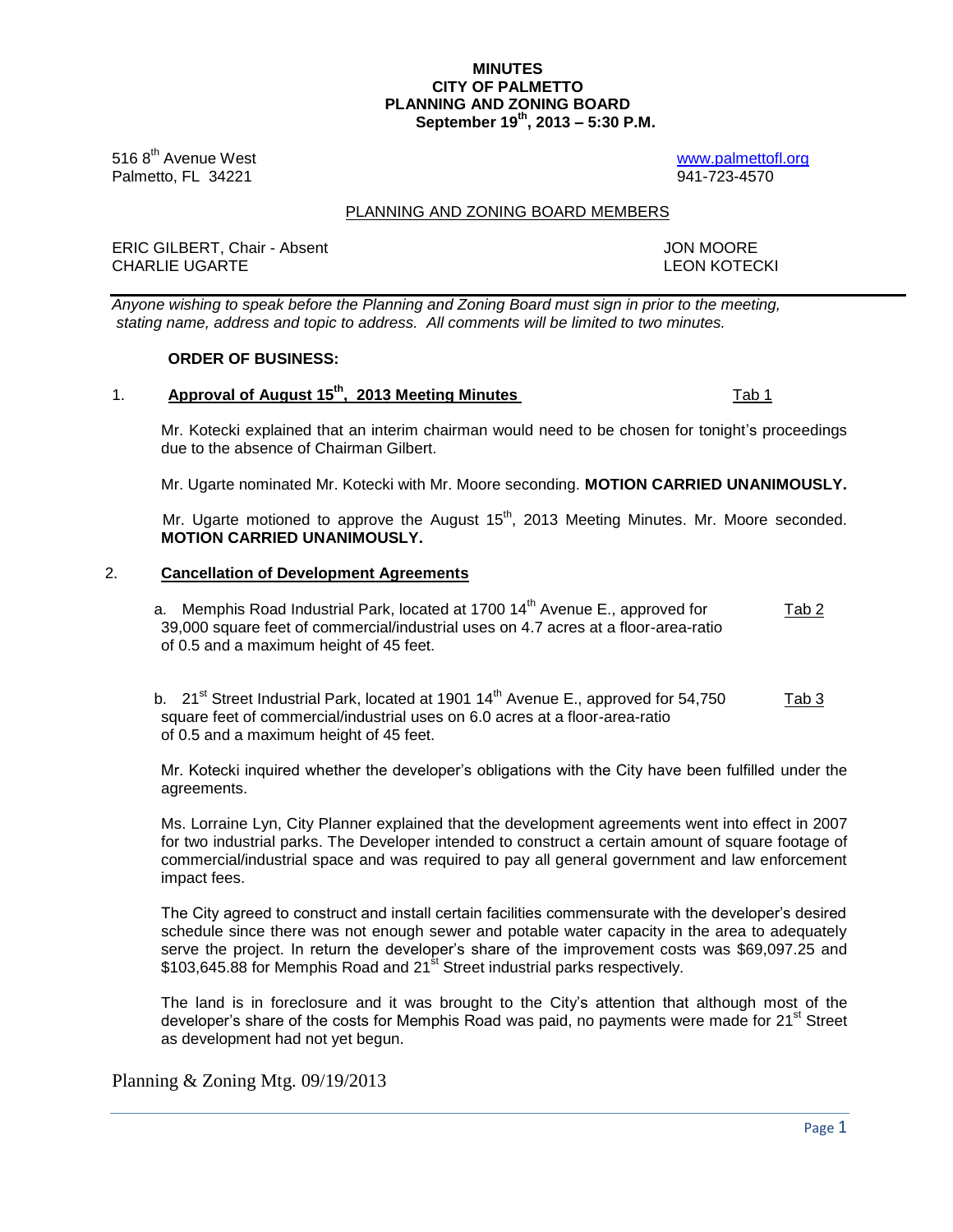Staff recommended cancellation of the agreements to promote a more business friendly environment by relieving the developer of encumbrances in the development agreements and collecting required fees as building permits are issued for future development.

Action request: Motion to approve, approve with modifications or deny the request for cancellation of the Development Agreement for Memphis Road Industrial Park.

Mr. Ugarte motioned to approve the proposed cancellation of the Memphis Road industrial Park Development Agreement. Mr. Moore Seconded. **MOTION CARRIED UNANIMOUSLY.**

Mr. Moore motioned to approve the proposed cancellation of the 21<sup>st</sup> Street Industrial Park Development Agreement. Mr. Ugarte Seconded. **MOTION CARRIED UNANIMOUSLY.**

#### 3. **Ordinance 2013-13** Tab 4

AN ORDINANCE OF THE CITY COMMISSION OF THE CITY OF PALMETTO, FLORIDA, PROVIDING FOR FINDINGS OF FACT; APPROVING A CONCEPTUAL/GENERAL DEVELOPMENT PLAN FOR 100-ROOM, 3,000 SQUARE FEET OF RETAIL/OFFICE, AND 4 RESIDENTIAL DWELLING UNITS, ON +/- 2.37-ACRE PARCEL LOCATED AT 120 RIVIERA DUNES WAY, PALMETTO, FLORIDA; PROVIDING FOR REPEAL OF ORDINANCES IN CONFLICT; PROVIDING FOR SEVERABILITY; ANDPROVIDING AN EFFECTIVE DATE. (GDP 2013-01, Armed Forces Bank, N.A., PID#2581600639)

Mr. Kotecki read Ordinance 2013-13 by title.

Mr. Rudacille explained that the City received an incomplete application for this project and that no action would be taken tonight and a continuance would be in order.

Chairman Kotecki opened the Public Hearing.

Ms. Deborah Sperry, resident at Bel-Mare indicated that the public notice read that the public hearing would be tonight for the Planning & Zoning and the City Commission would hear the issue on September  $23^{\prime\prime}$  and inquired whether the public would be noticed again?

Mr. Rudacille explained that once public notice requirements are met, the meetings could be continued to a date and time certain.

Mr. Fred Sperry asked whether the City Commission would continue their public hearing scheduled for September 23, 2103. Mr. Rudacille indicated that the City Commission would not act on this item until the Planning and Zoning Board forwarded its recommendation.

Ms. Sperry asked what time frame could they be looking at? Could this project keep getting continued indefinitely?

Mr. Rudacille explained that it would be up to the Board to continue or not to continue the meeting. Continuance or action would be at this Board's discretion.

Mr. Harold Barr, slip owner at Riviera Dunes Marina and President of the Condominium Association, spoke in opposition of the development. They are against the proposed project eliminating two lanes of the boulevard into the marina. Mr. Hugh McGuire has been retained by the marina as counsel.

Mr. Paul Esposito, resident at Laguna, spoke in opposition of the project citing the noise Ordinance, construction vehicles coming in before 8:00 a.m., concerned with security lighting being left on in the parking lots, hotel parking conditions, safety of Laguna residents, traffic concerns and the selected placement for a Hotel.

Planning & Zoning Mtg. 09/19/2013